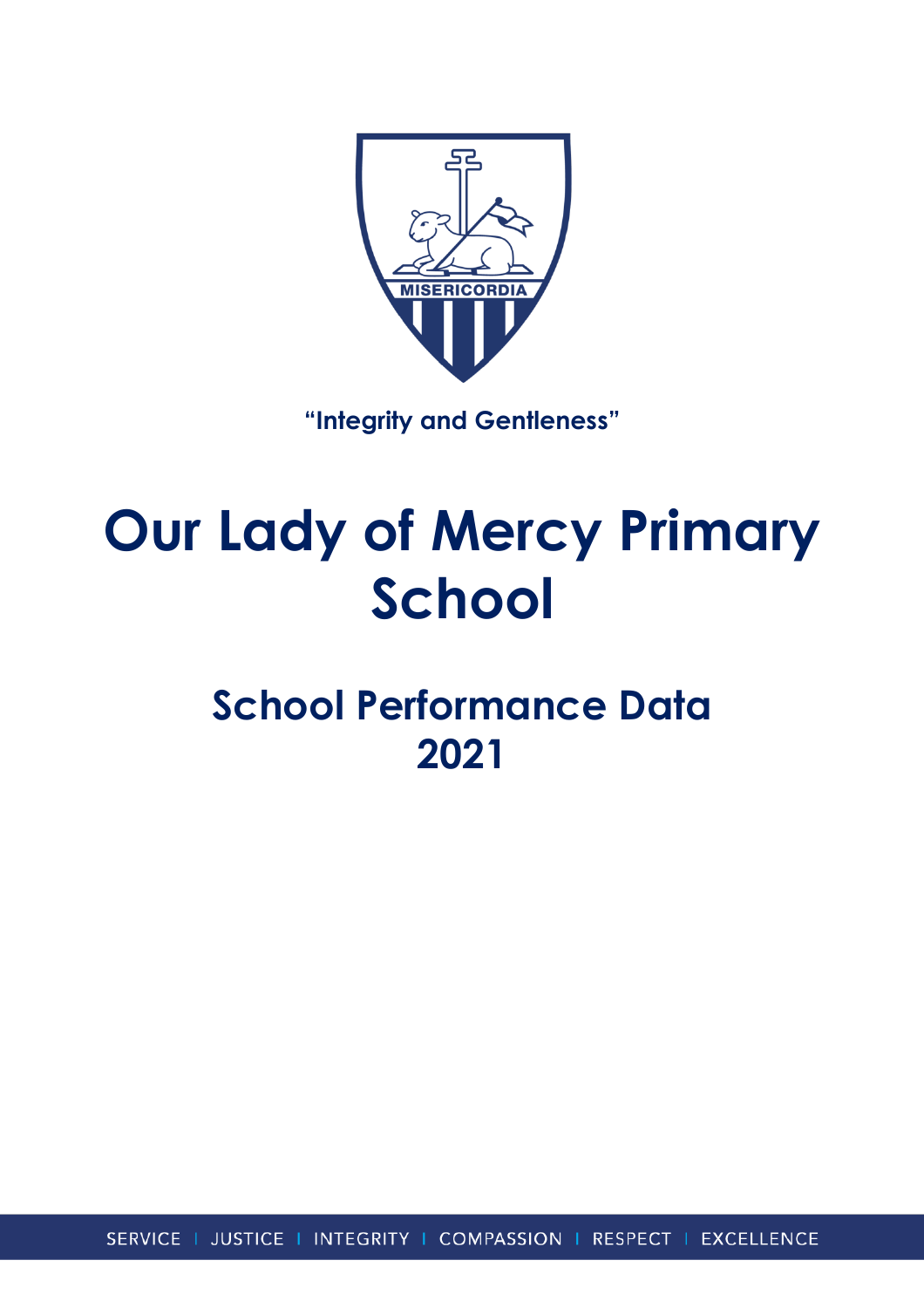*The Department of Education, Science and Training (DEST) under the Schools Assistance Act 2004 Regulations has mandated that schools report to their communities on the following 'Performance Indicators' for the previous year's program. As a result, Our Lady of Mercy Primary School is pleased to publish the following information regarding school performance as per the DEST performance indicators. If any parent wishes to discuss this information, please contact Ondine Komnick. Principal. Thank you.*

# **School Information:**

### *Contextual Information:*

Our Lady of Mercy Primary is a co-educational double stream school catering for children from Kindergarten to Year 6. Being a Catholic school, Religious Education is an integral part of our programme and is part of the daily life of the school. Our Lady of Mercy Primary school serves the parish community of Our Lady of Mercy church in Girrawheen. The school provides education in the following learning areas as aligned with our Western Australian Curriculum: English, Mathematics, Science, Humanities and Social Sciences, the Arts, Health & Physical Education, Technologies and Languages.

We have specialist teachers in Music, Science, AUSLAN, Physical Education and Health. We provide support for students who need extra assistance with literacy. Literacy is supported with the MiniLit and MacqLit programs. We run whole school programs in literacy like PreLit in Kindergarten and InitiaLit from Pre Primary to Year 2, Talk 4 Writing and Spelling Mastery. Teachers have extensive skills in specifically catering for and meeting the individual needs of the students in their classroom. Our Mathematics program explicitly teaches Mathematics skills following our school's scope and sequence, which is aligned with the Western Australian Curriculum. The school implements the Keeping Safe: Child Protection Curriculum program and Aussie Optimism to support the social and emotional well-being of students.

We have a Student Support Co-ordinator who supports our teachers to develop Individual Education Plans for studnts who require differentiated programs to access learning. Students who require support are identified from assessments and data analysis.

We follow English as an Additional Language Dialect (EAL/D) Progress Maps for students who have an EAL/D background and need additional support in literacy.

We have a balanced pedagogical approach of explicit instruction in the core learning areas of literacy and numeracy and a playbased and inquiry approach to embed learnt concepts. We honour the voice of the child and celebrate the rich cultural diversity of our school community. We provide an engaging learning environment that prioritises the development of positive and caring relationships with students and their families.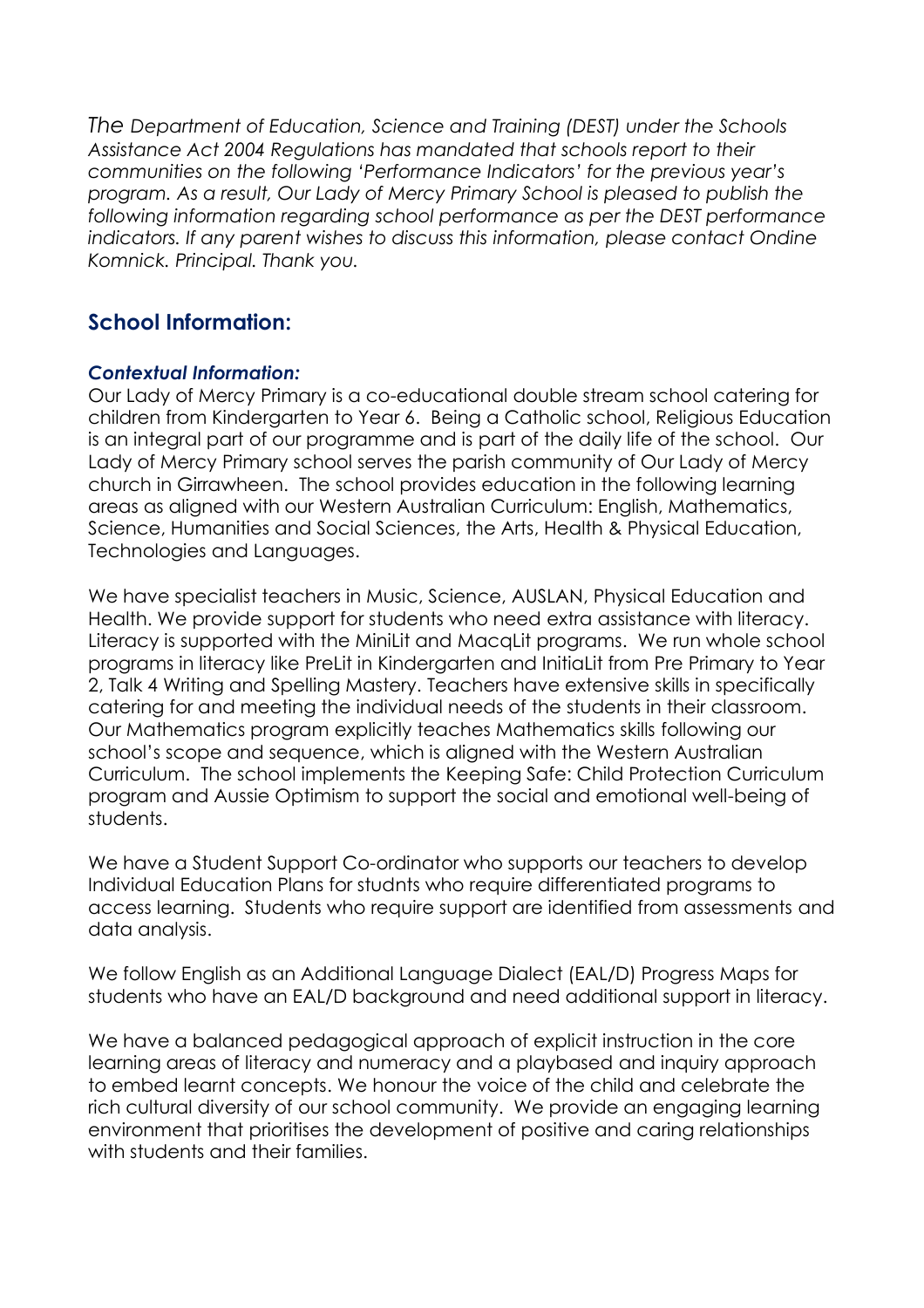We have a dedicated staff who are passionate about developing the whole child, in their spiritual, intellectual, social, emotional and physical domains. A commited school community, together with a supportive parish priest ensure that we work together in meeting the needs of every child in our care.

SERVICE | JUSTICE | INTEGRITY | COMPASSION | RESPECT | EXCELLENCE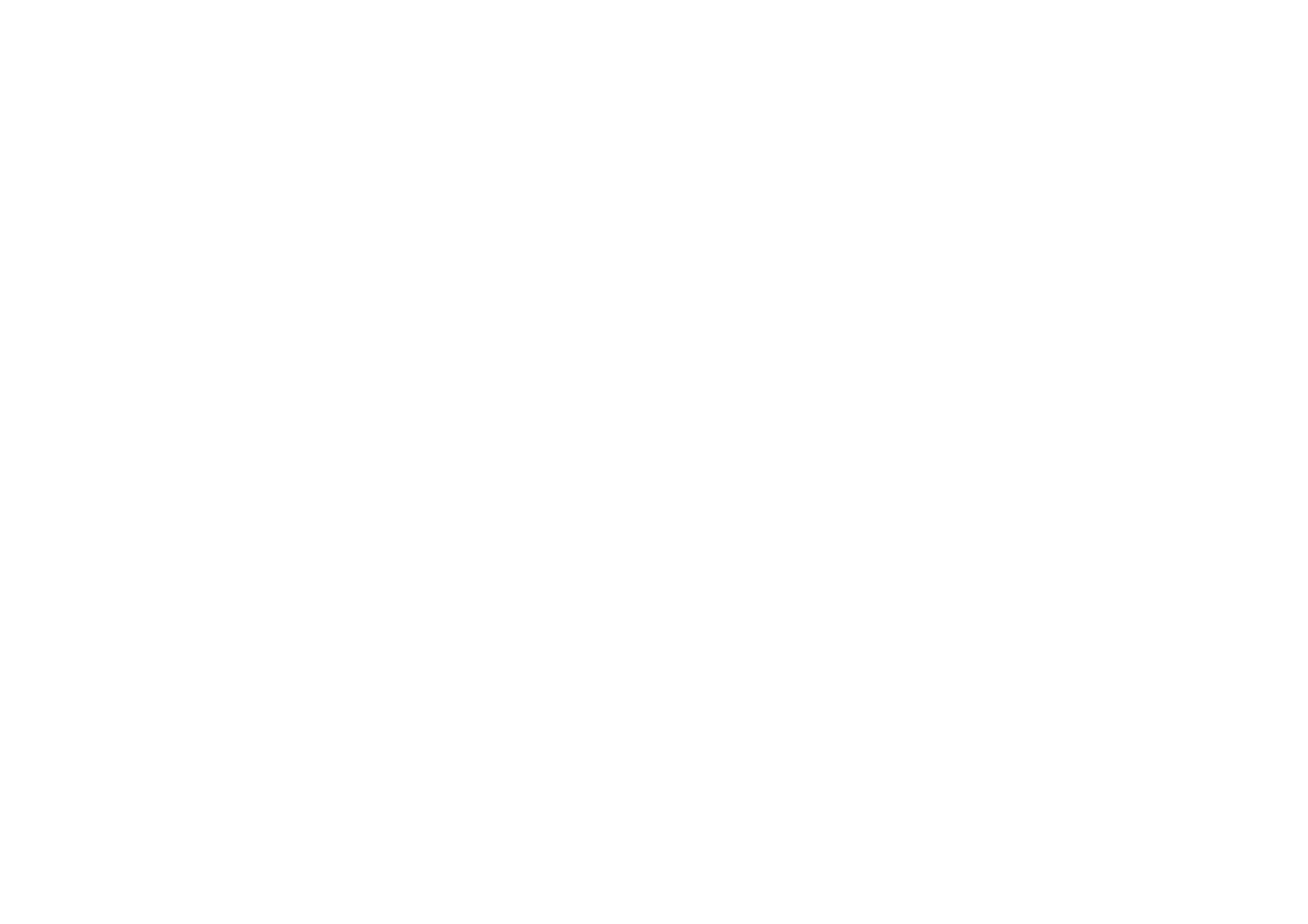| <b>Teacher Qualifications</b>                                                    | <b>Student Attendance at School:</b>       |                                                    |
|----------------------------------------------------------------------------------|--------------------------------------------|----------------------------------------------------|
|                                                                                  | Rates of Attendance for each Year          |                                                    |
| <b>Teacher Standards and Qualifications:</b>                                     | Level                                      |                                                    |
| Diploma of Teaching $-3$<br>Bachelor of Education - 22                           | Pre-primary:                               | 92.41.%                                            |
| Master of Education $-3$                                                         | Year $1$ :                                 | 93.06%                                             |
|                                                                                  | Year $2$ :                                 | 93.39%                                             |
| All teaching staff are registered with TRBWA.                                    | Year $3$ :                                 | 95.53%                                             |
|                                                                                  | Year 4:                                    | 94.96%                                             |
|                                                                                  | Year $5$ :                                 | 95.04%                                             |
| <b>Workforce Composition:</b><br>Males: 6.25%<br>Females 93.75%                  | Year 6:                                    | 93.77%                                             |
| Teachers: 28 Non-teaching: 20                                                    |                                            |                                                    |
| Parental leave: 4 Indigenous Staff: 3                                            | Rate of Attendance for the whole           |                                                    |
| Total staff: 48                                                                  | school:<br>94.02%                          |                                                    |
|                                                                                  |                                            |                                                    |
| <b>Expenditure and teacher participation in</b><br><b>Professional Learning:</b> |                                            |                                                    |
| Our Lady of Mercy spent approximately                                            |                                            |                                                    |
| \$83,204 on Professional Development (average                                    | Late attendance by students:               |                                                    |
| per staff member \$1733.42)                                                      | Parents/guardians are asked to contact the |                                                    |
|                                                                                  |                                            | school to advise if their child is absent. An SMS  |
|                                                                                  | school. On return to school the parents or | is sent to parents who have not contacted the      |
|                                                                                  | guardians must produce a letter of         |                                                    |
|                                                                                  | explanation. Students who arrive at school |                                                    |
|                                                                                  |                                            | after 8.40am must first go to the administration   |
|                                                                                  |                                            | office for a late slip before proceeding to class. |
|                                                                                  |                                            |                                                    |
|                                                                                  |                                            |                                                    |

# *Post School Destinations:*

| Mercy College:                     | 78.4% |
|------------------------------------|-------|
| <b>Other Catholic Schools:</b>     | 2.0%  |
| <b>Government Schools:</b>         | 7.8%  |
| Independent Private Schools: 11.8% |       |
| Unknown:                           | በ%    |

# *Parent, Teacher and Student Satisfaction*

In 2022, the Tell Them From Me Survey for Parents/Guardians, Teachers and Students was completed.

# **Students**

Student results indicated:

- 75% felt accepted and valued at school
- 81% have positive relationships at school
- 91% value schooling outcomes
- 89% have positive behaviours at school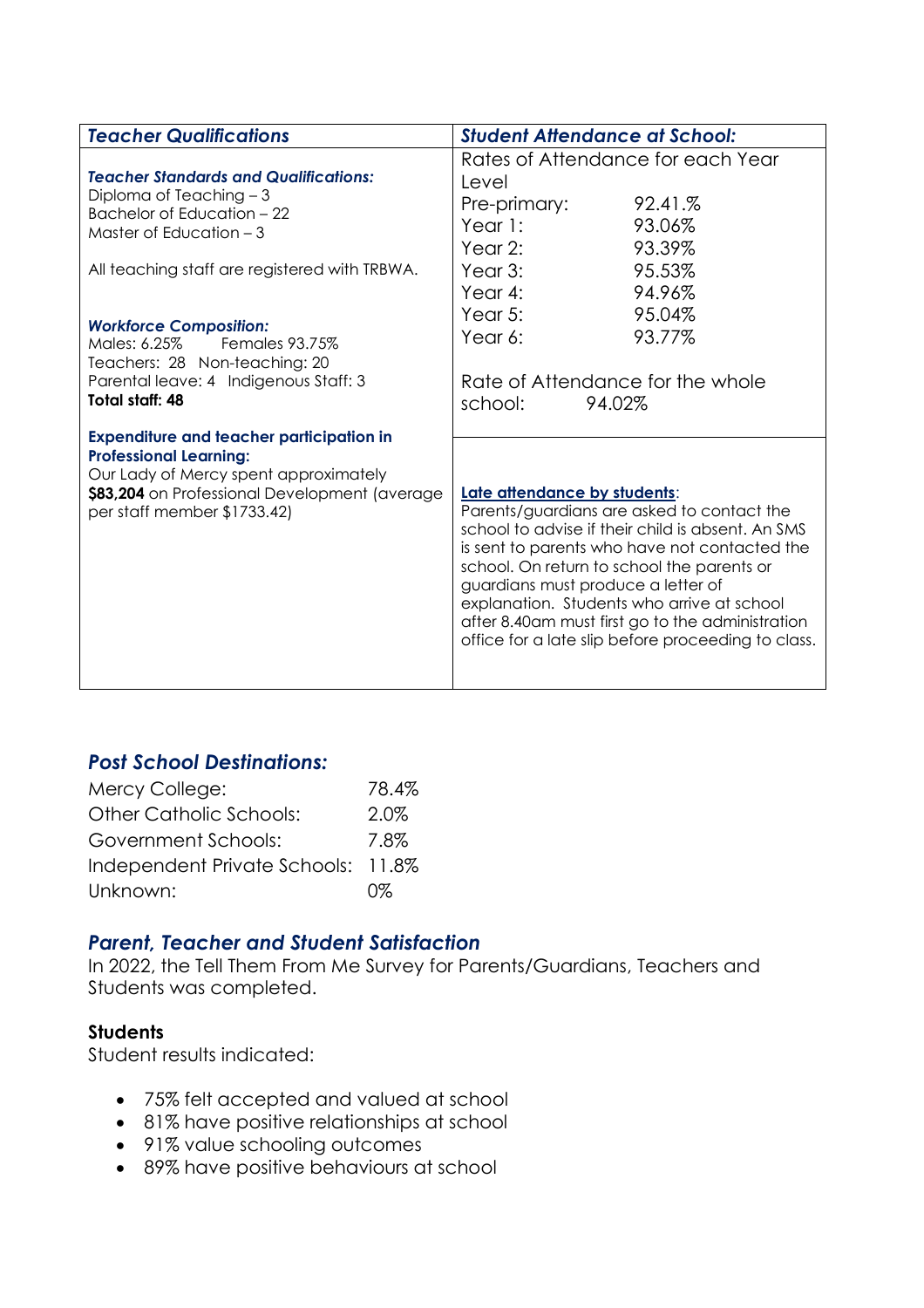• 89% try hard to succeed in their learning

We prioritise our students' social and emotional wellbeing and build positive relationships with them. An area of focus for us is to ensure that our capable students are adequately catered for and their learning work sufficiently differenciated through high impact instructional practice.

#### **Parents**

There is a high level of parent satisfaction based on the Tell Them From Me Survey results. We had 24 reponses out of 290 families. This was a low response rate but the survey was conducted through the height of a Covid crisis at our school.

We ranked above the mean in all areas surveyed with particularly high scores in the area of parents feeling welcome, being kept informed about their child's academic progress, the school supporting positive behaviour and our school being a safe and inclusive school.

A future focus for our school is to connect with cultural leaders in the school community to further develop supports and a sense of belonging for our multicultural school community.

#### **Teachers**

The staff at Our Lady of Mercy Primary School are professional and support the school in all its endeavours. The staff are committed to the students and school community. In the Tell Them From Me Teacher survey, teachers rated our school highly for being a safe and orderly environment where high expectations are set for student learning. Teachers also closely monitored the progress of students, and used assessment data to understand where students were having difficulty with their learning. Teachers are aware of the science of learning and link new concepts to previously mastered skills and knowledge. We received a high score in students having opportunities to use technology to support their learning. An area for development is to implement an instructional coaching model for our teachers.

#### *School Income:*

Our Lady of Mercy Primary School's income details are provided on the My School website. The link to this is <https://www.myschool.edu.au/school/48964/finances>

#### *School Naplan:*

Our Lady of Mercy Primary School's Naplan results are provided on the My School website. The link to this is: https://www.myschool.edu.au/school/48964/naplan/results